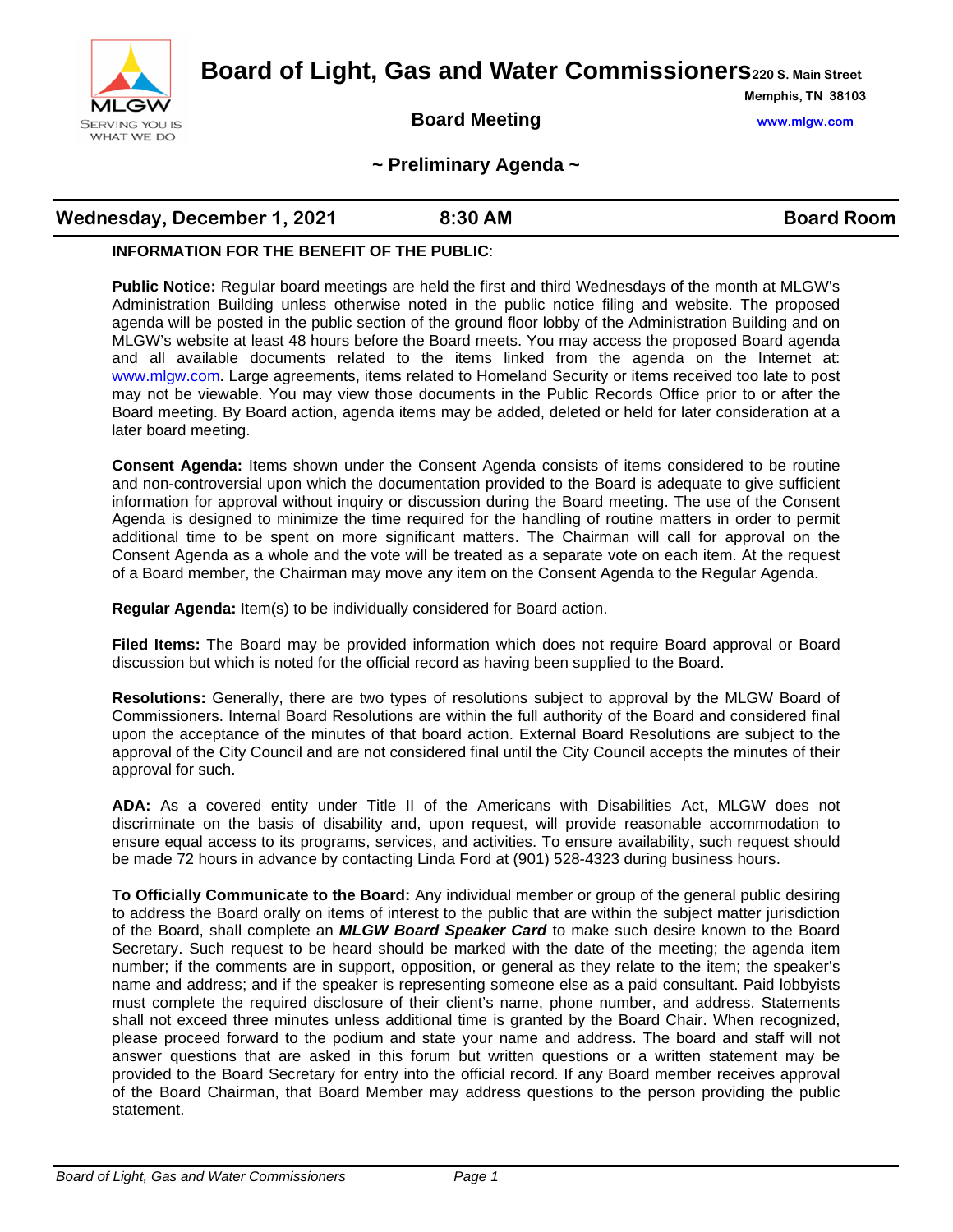### **CALL TO ORDER AND OPENING REMARKS:** Chairman Graves

### **PLEDGE OF ALLEGIANCE:** Chairman Graves

### **ROLL CALL:** Dana Jeanes

# **APPROVALS:**

Approve Minutes of the Meeting of November 17, 2021.

#### **CITY COUNCIL ACKNOWLEDGEMENTS & UPDATE:** Dana Jeanes

Receipt of Certified Copies of City Council Resolutions, Items 20 through 35, dated November 16, 2021.

### **PRESENTATIONS:**

(None)

#### **GENERAL STATEMENTS FROM THE PUBLIC:**

#### **PRESIDENT'S BRIEFING:**

1. Review of Consent Agenda - J. T. Young

(President's Briefing Continued on Page 4)

# **CONSENT AGENDA**

(Items 1 through 8)

### **CHIEF CUSTOMER OFFICER**

(None)

### **CHIEF INFORMATION OFFICER**

- 1. Resolution awarding a three-year purchase order to Thomas Consultants, Inc. for Entrust certificate subscription renewals in the amount of \$61,572.82. (Randy Orsby) (REQUIRES CITY COUNCIL APPROVAL)
- 2. Resolution awarding Contract No. 12257, Synergy to Thomas Consultants, Inc., in the funded amount of \$536,477.33. (Randy Orsby) (REQUIRES CITY COUNCIL APPROVAL)
- 3. Resolution approving Change No. 1 to Contract No. 12202, Network Maintenance with ConvergeOne, Inc., in the funded amount of \$1,995,928.34. (This change is to renew the current contract for the first of four annual renewal terms for the period covering February 15, 2022 through February 14, 2023. In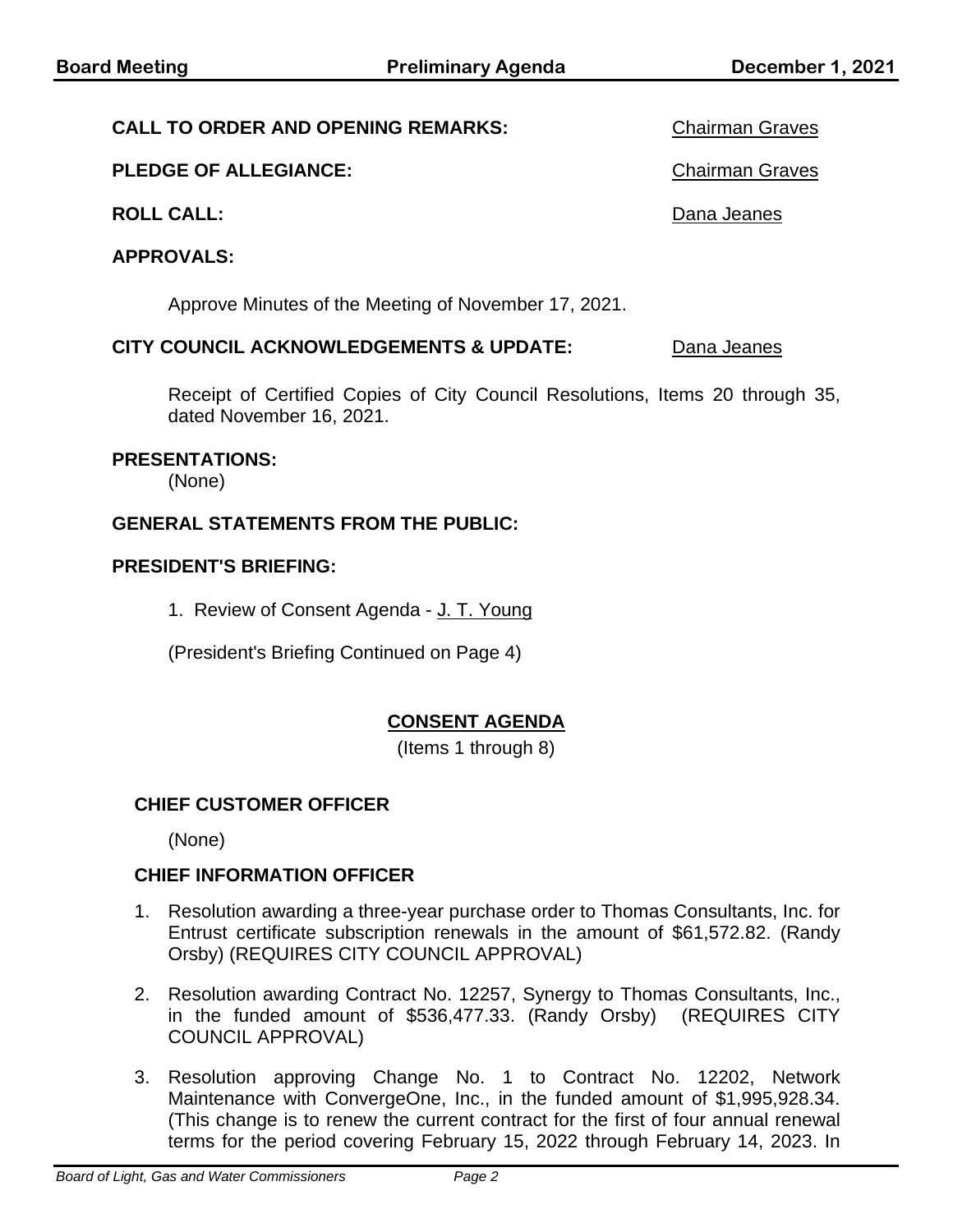addition, this change is to increase the current contract value for additional support services and price rate increases due to the Covid-19 Pandemic). (Randy Orsby) (REQUIRES CITY COUNCIL APPROVAL)

# **CHIEF PEOPLE OFFICER**

(None)

### **COMMUNITY & EXTERNAL AFFAIRS**

(None)

### **DESIGN CONSTRUCTION & DELIVERY**

(None)

# **ENGINEERING & OPERATIONS**

4. Resolution approving renewal of Cooperative Agreement No. 5447 USGS/MLGW investigation of Water Resources, for the period of January 1, 2022 to December 31, 2023 stipulating that a sum of \$174,000.00 will be furnished by the Division and like sum will be furnished by United States Department of Interior Geological Survey. (Nick Newman) (REQUIRES CITY COUNCIL APPROVAL)

# **PRESIDENT**

5. Resolution approving Change No. 2 to Contract No. 12122, Audit Assurance and Advisory Services with Banks, Finley, White & Company, in the funded amount of \$200,000.00. (This change is to renew the current contract for the second of four annual renewal terms for the period covering January 6, 2022 through January 5, 2023, with no increase in rates from the previous year.) (Randy Orsby) (REQUIRES CITY COUNCIL APPROVAL)

# **SVP, CFO & CAO, FINANCE**

6. Resolution adopting the following amendments to the Memphis Light, Gas and Water Division Retirement and Pension System, as amended and restated effective January 1, 2015: 1.) Article VI, Section 6.1 Normal Retirement Benefit, subparagraph (b)Minimum Benefit, shall be amended by the addition of new subsections (1)(iii) and 2(iii); 2.) Article VI, Section 6.3 Ordinary Disability Retirement Benefit, subparagraph (b)Minimum Benefit, shall be amended by the addition of new subsections (1)(iii) and 2(iii); 3.) Article VI, Section 6.4 Disability in Line of Duty Retirement Benefit, subparagraph (b)Minimum Benefit, shall be amended by the addition of new subsection (1)(iii) and 2(iii); and 4.) Article VIII, Section 8.5 Minimum Death Benefit shall be amended by the addition of new subsection (a)(3) and b(3). (Dana Jeanes) (REQUIRES CITY COUNCIL APPROVAL)

# **SVP, CHIEF OPERATING OFFICER**

(None)